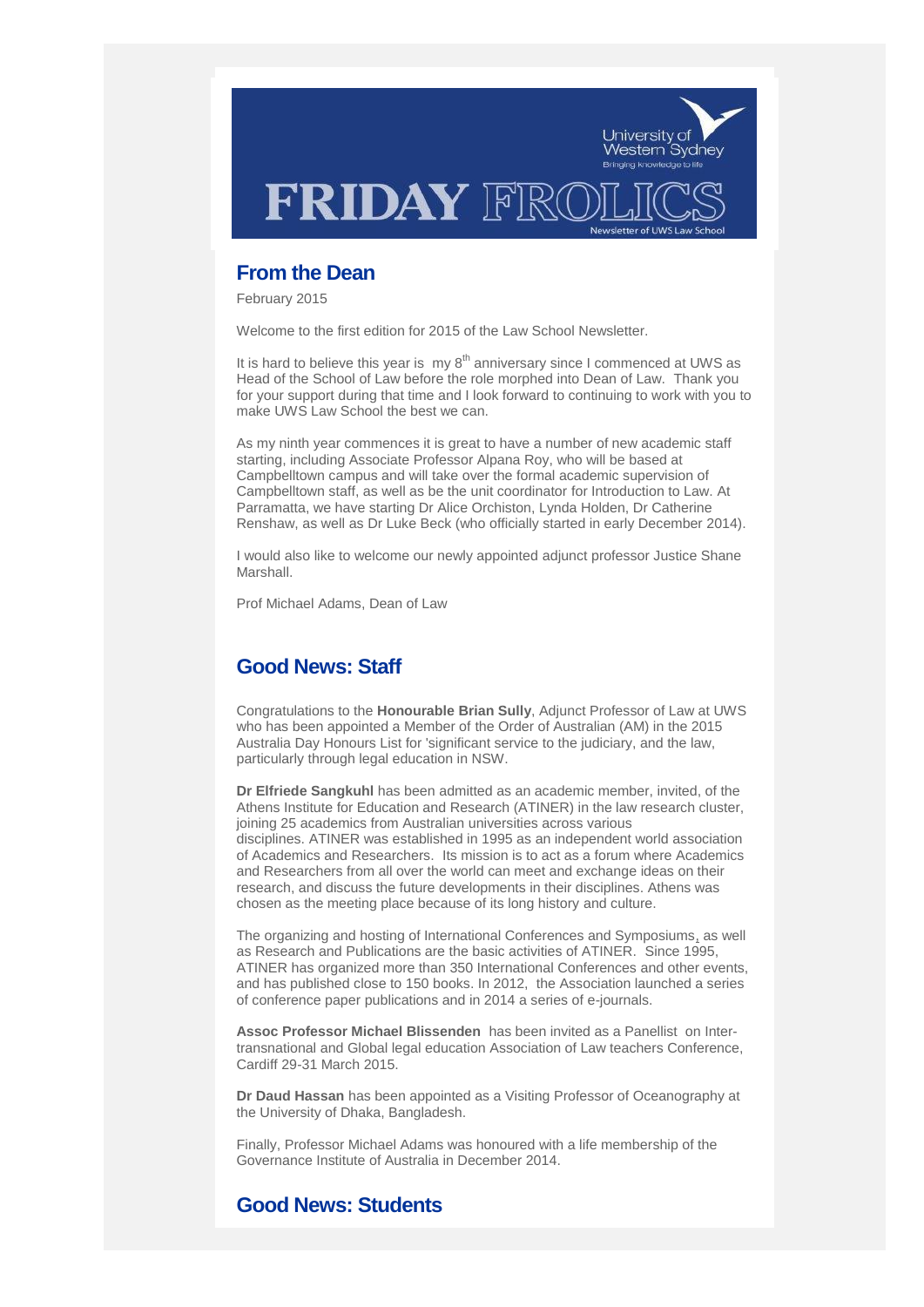I am pleased to announce that one of our UWS Alumni, Veronica Siow, has recently been appointed to the Allens partnership.

# **Research**

## **Professor Steven Freeland**

Presentation (invited) 'The Regulatory Framework for Small Satellites: A Pathway to the Future?' University of Vienna, Vienna, 21 January 2014

#### **Daud Hassan**

Grant approval : 'The proposed research is directed towards the study of the problems, prospects and issues of Land Based Sources of Marine Pollution (LBSMP) control and its effects on the marine environment in the Japan Sea region. In order to grasp the problems and their proper perspective, this research intends to explore international, regional and national legal developments to prevent and control LBSMP in the region.

This grant will help Daud to visit Waseda University, Japan and establish some research collaboration with Japanese academics and researchers working in the area of sustainable ocean governance. Since this proposed research project is broadly based on the implementation of regional LBSMP control, by linking up with other regions of the world (such as South Asia and South Pacific) further research can be undertaken in the light of this research in the future.

#### **Australian Tax Teachers' Conference**

Some Law School staff attended the Australian Tax Teachers' Conference - hosted by the University of Adelaide from 19 January to 21 January 2015 and presented the following papers:

**John Azzi:** Practical injustice and the private tax rulings system.

**Michael Blissenden**: Is it really time for change? Have we really understood the present?

**Elfriede Sangkuhl**: The Tax Treatment of Charities: Allowing government to abrogate responsibility for provision of social goods.

**Elen Seymour:** what's in a Name? Social or Charitable Purposes?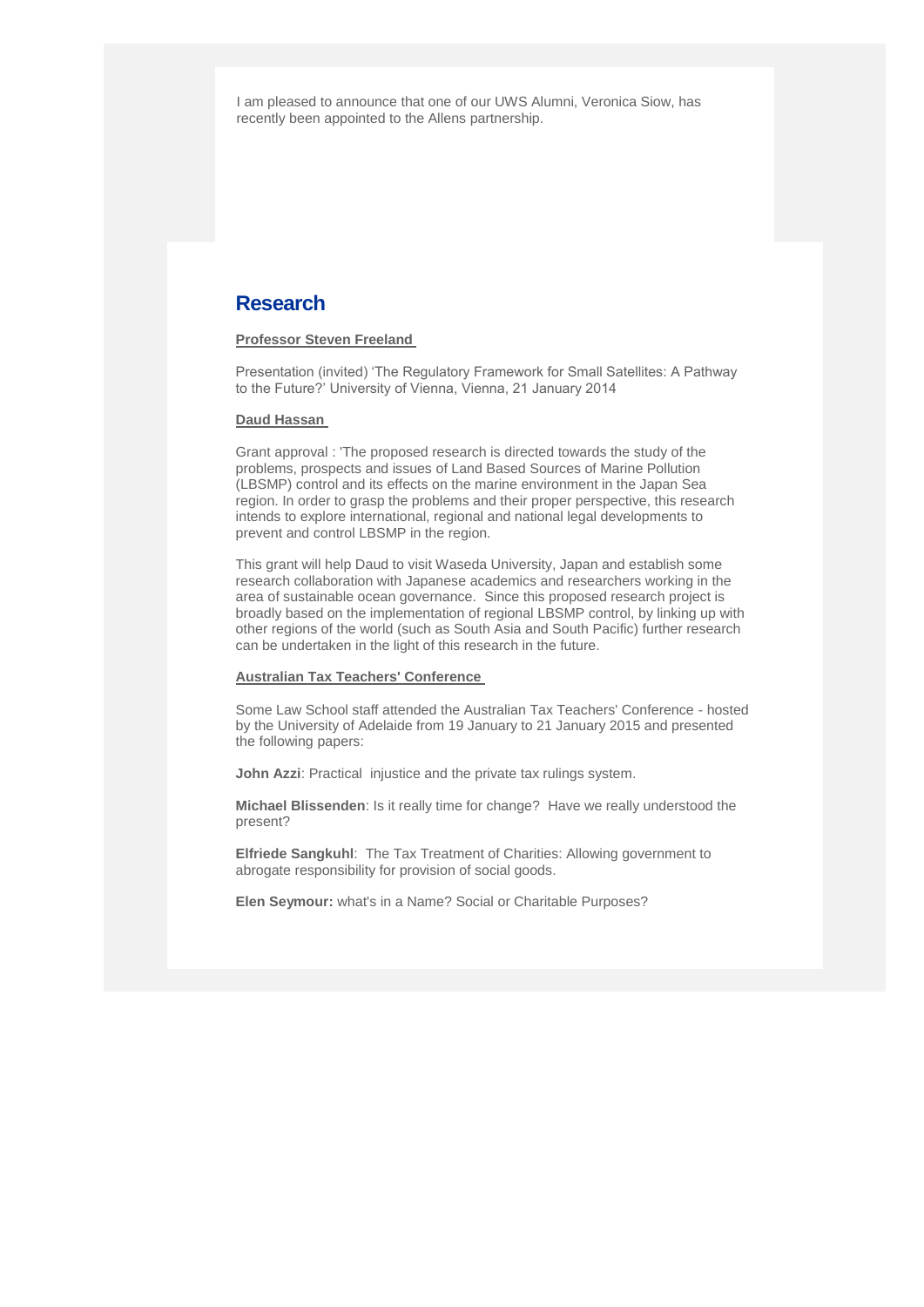

Photo: Elen, Elfriede and Michael at the formal dinner held at the Adelaide Cricket Ground.

# **Publications**

### **Dr Angus Young**

Andy Cheng and Angus Young, 'Financial Advisory Services Regulation in Hong Kong: The Need for Greater Regulatory Intervention', *Paper presented at the Corporate Law Teachers Association Annual Conference 2015, University of Melbourne,* 1-3 February 2015 (presented by Dr. Andy Cheng)

Colin Hawes, Alex Lau and Angus Young, 'Chinese Oppression Remedy: Creative Interpretations of Company Law by Chinese Courts', *Paper presented at the Corporate Law Teachers Association Annual Conference 2015, University of Melbourne,* 1-3 February 2015 (presented by Assoc. Prof. Alex Lau)

Shen Wei and Angus Young, 'Dual Share Plan in Context: Making Sense of Hong Kong's Decision Not To Embrace Alibaba's Listing', *International Company and Commercial Law Review*, (2015) 26(1), 4-17.

### **Thilla Rajaretnam and Angus Young**

Thilla Rajaretnam and Angus Young'In the Best Interest of Clients? A Reappraisal of the Recent Reforms in the Regulations of Financial Advisors in Australia', (2015) 26(2), *International Company and Commercial Law Review*, 39-50

#### **Assoc Prof Michel Blissenden**

The Lecture method is dead: Legal Learning in the 21 st Century" Ubiquitous Learning: An International Journal (2015) vol 8(1) 15-19

"The Income and CGT consequences of property disposals" Taxation in Australia (2015) vol 49(7) 385-387

### **Dr Daud Hassan**

Daud Hassan, 'Oceans - Maritime Boundary Delimitation: A Normative Standard? : Historical Development of the Legal Regime' (2014) 44(5) *Environmental Policy*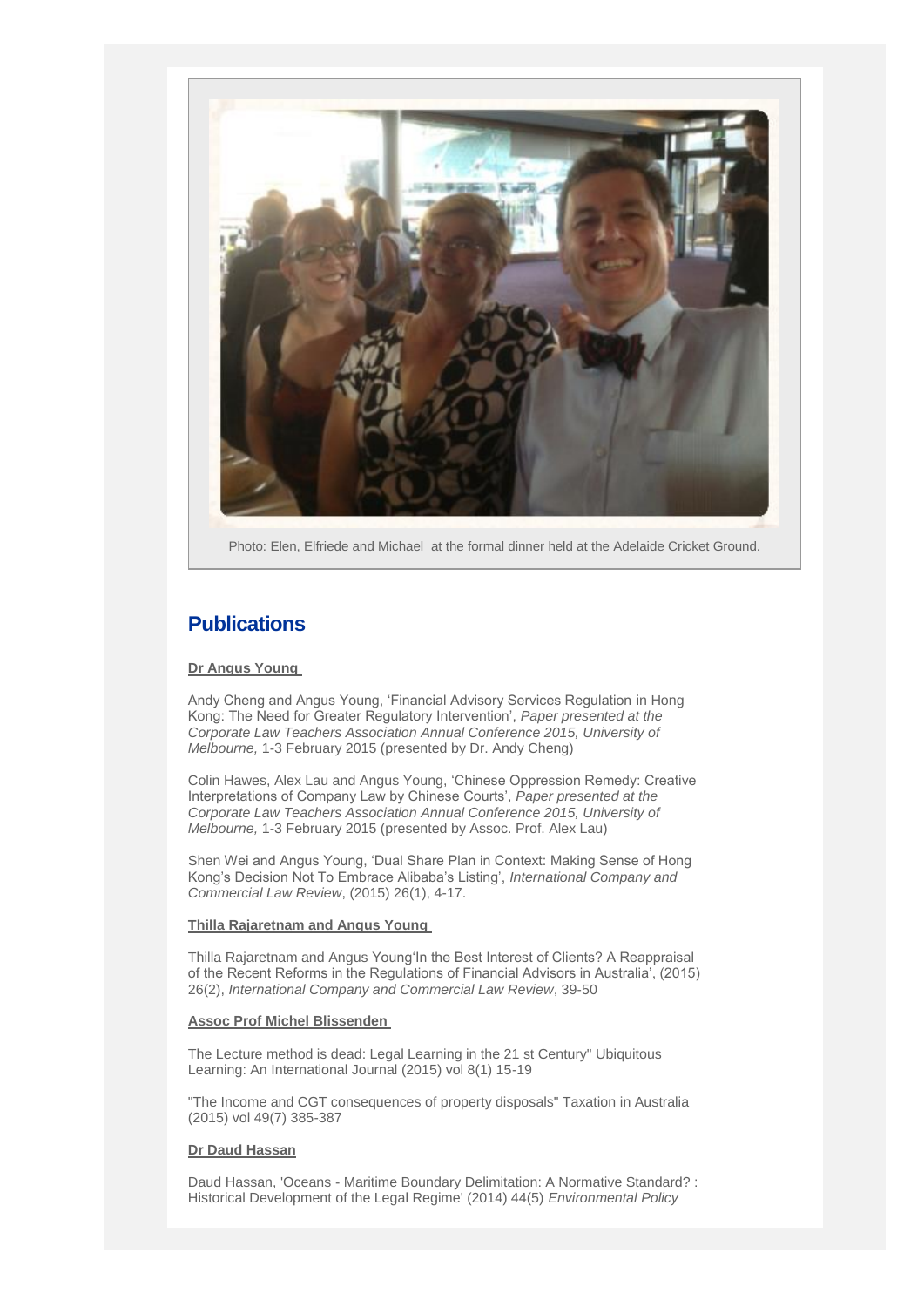*and Law* 433 (with Emdadul Haque).'

### **Elen Seymour**

Elen Seymour, publication of 2 chapters in Taylor, Juchau, *Financial Planning in*  Australia Advice and Wealth Management, 2015, 6<sup>th</sup> edition, Lexis Nexis, 2015.

## **Professor Michael Adams**

Published 'The unavoidable norm: conflicts of Interest by officers' in (2015) 67(1) *Governance Directions* 30.

# **Community Engagement**

#### **Professor Steven Freeland**

Interviewed on ABC News Radio regarding United Nations Security Council discussion of alleged human rights abuses in North Korea, 23 December 2014.

Interviewed for newspaper article in 'Information' (in Danish) 'Palestine's Way to the International Criminal Court is Paved with Obstacles' 3 January 2015 (article: [http://www.information.dk/520311\)](http://www.information.dk/520311)

Appointed to the Advisory Board of The Australian Centre for Space Engineering Research from 1 January 2015.

#### **Francine Feld**

On 22 January , Francine Feld conducted workshops for Aboriginal and Torres Strait Islander students in Years 9 and 10 at High Schools from Greater Western Sydney

PCJC Community Information Session

Having Problems with Housing? Want to know your rights as a tenant? Date: Tuesday 10 February 2015 Time: 10.30am -12.30pm Venue: Community Migrant Resource Centre, Conf Room, Level 4, ! Horwood Place, Parramatta

#### **Visit by Chinese Law Students and academics**

On Monday 2nd February 2015, UWS signed a formal agreement with the Chinese University of Political Science and Law Beijing (CUPL)